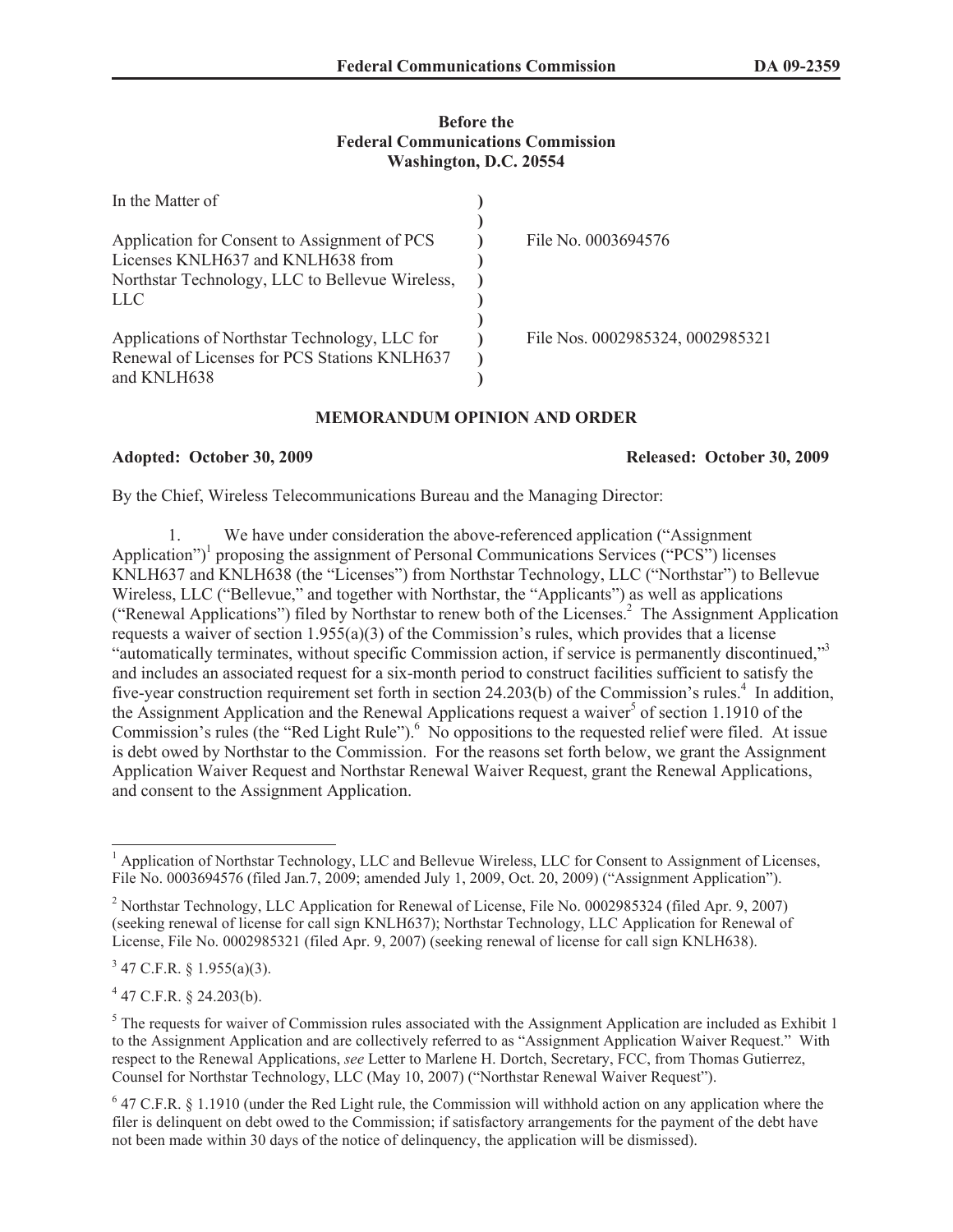# **I. BACKGROUND**

2. Northstar currently holds two PCS licenses – call sign KNLH637, an F-block license in the Middlesboro-Harlan, Kentucky Basic Trading Area ("BTA") (BTA295), and call sign KNLH638, an F-block license in the Somerset, Kentucky BTA (BTA423). Northstar originally acquired these licenses from Third Kentucky Cellular in March 2002.<sup>7</sup> When Northstar acquired these licenses, it was less than two months before the five-year construction deadline, which was April 28, 2002. In March 2002, Northstar filed a request for a six-month extension of the five-year PCS construction requirement<sup>8</sup> for these licenses.<sup>9</sup> On June 10, 2002, the Commercial Wireless Division of the Wireless Telecommunications Bureau granted Northstar a four-month extension to satisfy the five-year construction requirement for both of the Licenses.<sup>10</sup> On September 6, 2002, Northstar notified the Commission that it had met the five-year construction requirement for both licenses as of August 28,  $2002.<sup>11</sup>$ 

3. On January 7, 2009, the Applicants filed the Assignment Application seeking Commission consent to the assignment of the Licenses from Northstar to Bellevue, along with the Assignment Application Waiver Request that is at issue here. Specifically, the Applicants request the following: (1) "to the extent necessary," a waiver of section  $1.955(a)(3)$  of the Commission's rules, which provides that licenses "automatically terminate, without specific Commission action, if service is permanently discontinued; $^{12}$  and (4) a waiver of the Red Light Rule.<sup>13</sup>

4. The term of the Licenses was to expire on April 28, 2007. On April 9, 2007, Northstar filed renewal applications for the Licenses, as well as for two other broadband PCS licenses that it held at that time (call signs KNLH651 and KNLH653).<sup>14</sup> On April 10, 2007, Notices of Withholding of Action were automatically sent to Northstar at its address of record in the Commission Registration System (CORES). These Notices indicated that, in light of Northstar's delinquent debt to the Commission, action would be withheld on the renewal applications pursuant to 47 C.F.R. § 1.1910(b), and if full payment or a satisfactory arrangement to pay the debt were not made within 30 days of the date of the Notices of Withholding of Action, the applications would be dismissed. On May 10, 2007, Northstar filed a letter indicating that it was a petition for reconsideration of these Notices, and also seeking a waiver of the Red

<sup>13</sup> *Id*. at 1.

<sup>7</sup> Application of Third Kentucky Cellular and Northstar Technology, LLC for Consent to Assignment of Licenses, File No. 0000606759 (filed Sept. 27, 2001). This transaction was consummated on March 15, 2002. *See* Notification of Consummation, File No. 0000836534 (filed Apr. 4, 2002).

<sup>8</sup> *See* 47 C.F.R. § 24.203(b) (setting forth five-year construction requirement for PCS licenses).

<sup>9</sup> *See* Northstar Technology, LLC Application for Construction Extension of Time, File No. 0000981496 (filed Mar. 25, 2002).

<sup>&</sup>lt;sup>10</sup> Northstar Technology, LLC Request for Waiver and Extension of the Broadband PCS Construction Requirement. *Order*, 17 FCC Rcd 10908 (CWD 2002) (extending the five-year construction requirement deadline to August 28, 2002).

 $11$  Northstar Technology, LLC Notification, File No. 0001021120 (filed Sept. 6, 2002) (reporting fulfillment of fiveyear construction requirement for KNLH637); Northstar Technology, LLC Notification, File No. 0001021118 (filed Sept. 6, 2002) (reporting fulfillment of five-year construction requirement for KNLH638).

<sup>&</sup>lt;sup>12</sup> Assignment Application Waiver Request at 1, quoting 47 C.F.R. § 1.955(a)(3). In connection with this waiver request, the Applicants ask the Commission to provide Bellevue with six months from the date of the assignment consummation to construct facilities sufficient to satisfy the five-year construction benchmark, *see* 47 C.F.R. § 24.203(b), and to confirm that because Bellevue will be installing a new system, it will not be obligated to provide service in the counties Northstar was previously serving. Assignment Application Waiver Request at 1 n.2.

<sup>&</sup>lt;sup>14</sup> See File Nos. 0002985320 (call sign KNLH651), 0002985315 (call sign KNLH653), 0002985324 (call sign KNLH637), and 0002985321 (call sign KNLH638) (filed Apr. 9, 2007); *see also supra* note 2.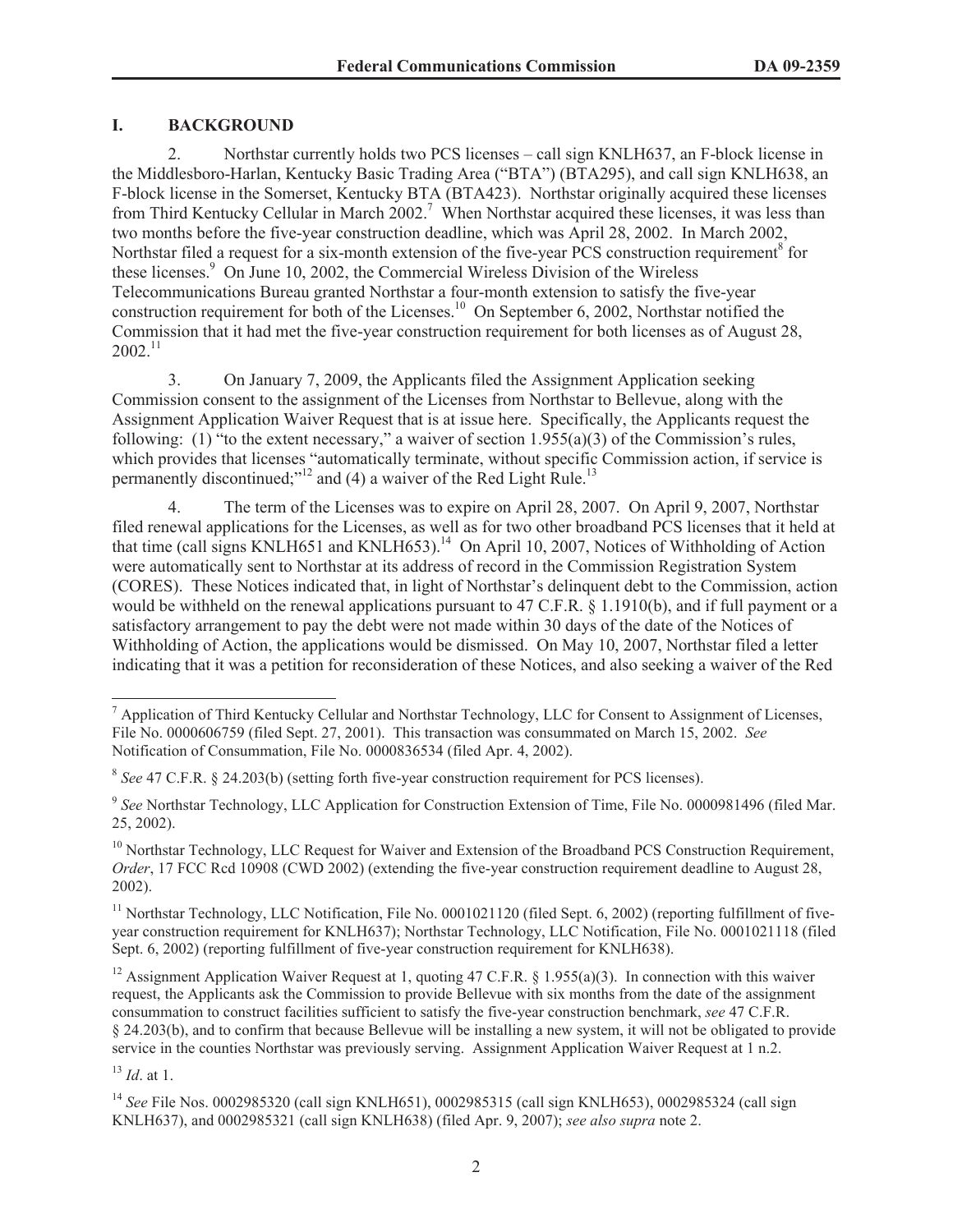Light Rule.<sup>15</sup> Northstar argues that the renewal applications are part of an effort to preserve Northstar's assets in an effort to repay its debt to the government, so a waiver is needed in order to preserve the intent of the Red Light Rule – *i.e.*, to protect the U.S. Government's financial position.<sup>16</sup> Northstar also asserts that it will not benefit financially from grant of the renewals.<sup>17</sup> The Applicants also state that grant of a waiver of the Red Light Rule to permit processing of the Renewal Applications would be in the public interest for the same reasons that the Commission granted a waiver of the Red Light Rule to permit the processing of Northstar's renewal applications for call signs KNLH651 and KNLH653 in connection with the assignment of those authorizations to Banana Communications,  $LLC$ <sup>18</sup>

5. On May 30, 2008, Northstar entered into a settlement agreement with the United States resolving certain disputes arising from Northstar's indebtedness to the United States and providing a framework for repayment of such debts, including the delinquent debt to the Commission, to the extent funds are available to do so.<sup>19</sup> This apparently is the agreement referred to by the Applicants as the "Acknowledgement Agreement." Among other things, the Northstar Settlement states that, "at all times on and after December 31, 2002, the amount of Northstar's liabilities have exceeded the value of Northstar's assets at a fair valuation," and that "[n]ot later than February 22, 2005 and continuing to the date of this Agreement, Northstar became unable to pays its debts as they became due."<sup>20</sup> The Northstar Settlement contemplates that the proceeds of the sale of any license held by Northstar will be paid to the United States, subject to obtaining Commission consent and Commission grant of any necessary waivers, including possible waiver of section  $1.955(a)(3)$ <sup>21</sup>

# **II. DISCUSSION**

6. *Discontinuance Waiver and Time Period for Reconstruction.<sup>22</sup>* Section 1.955(a)(3) provides that Wireless Radio Service license authorizations automatically terminate, without specific Commission action, if service is "permanently discontinued."<sup>23</sup> The Commission's service rules generally define "permanently discontinued" as the discontinuance of operations or services for a period of time ranging from 90 days up to one year or more.<sup>24</sup> Northstar has stated in an October 2009 amendment that the previously operational base stations have not been operated for at least two years.<sup>25</sup>

<sup>16</sup> *Id.* at 2.

<sup>17</sup> *Id.*

<sup>18</sup> *Id.* at 2-3, citing Applications for Consent to Assignment of PCS Licenses KNLH651 and KNLH653 from Northstar Technology, LLC to Banana Communications, LLC, *Memorandum Opinion and Order*, DA 08-1368 (OMD & WTB rel. June 9, 2008) ("*Northstar/Banana Order*").

<sup>19</sup> Agreement Acknowledging Liabilities and Structuring a Mechanism for Making Payments on Them, entered into by North Star Technology LLC et al. and the United States, May 30, 2008 ("Northstar Settlement"). The Agreement is administered through the Department of Justice, and involves the Commission, the Federal Financing Bank, the Internal Revenue Service, and the Rural Utilities Service.

<sup>20</sup> *Id*. at 16.

<sup>21</sup> *Id.* at 18.

 $22$  For organization purposes of this Memorandum Opinion and Order and the final outcome (below), the Commission is first considering the discontinuance waiver and time period for reconstruction, even though under the circumstances of this case, operation of section 1.1910 of the Commission's rules (the Red Light Rule) would preclude consideration of any application until the delinquent debt was resolved properly under our rule or an appropriate waiver of the Red Light Rule had been granted.

<sup>23</sup> 47 C.F.R. § 1.955(a)(3). *See also* 47 C.F.R. § 1.901.

<sup>24</sup> *See, e.g.*, 47 C.F.R. §§ 22.317 (90 days), 90.157(a) (one year).

<sup>15</sup> *See* Northstar Renewal Waiver Request, *supra* note 5.

<sup>25</sup> *See* Assignment Application, Amendment filed Oct. 20, 2009.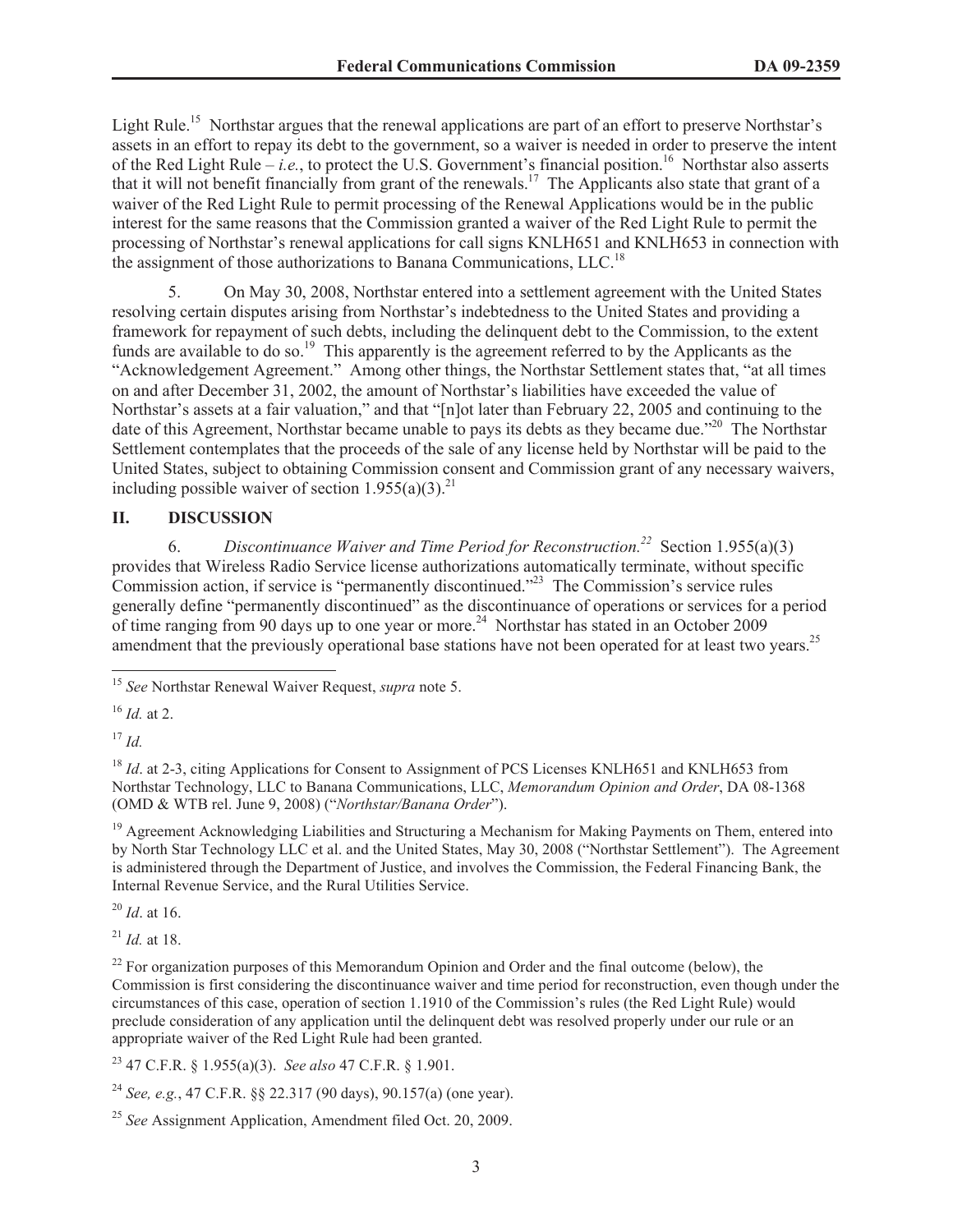Therefore, absent grant of a waiver of the permanent discontinuance rule, these licenses cancelled automatically.<sup>26</sup>

7. A waiver may be granted, pursuant to section 1.925 of the Commission's rules, if the petitioner establishes: 1) that the underlying purpose of the rule would not be served or would be frustrated by application to the instant case, and that grant of the waiver would be in the public interest; or 2) where the petitioner establishes unique or unusual factual circumstances, that application of the rule would be inequitable, unduly burdensome or contrary to the public interest, or the applicant has no reasonable alternative.<sup>27</sup>

8. In support of their request for a waiver of the permanent discontinuance rule, the Applicants state that Northstar fulfilled the five-year coverage requirements set forth in section 24.203(b) of the Commission's rules, but that Northstar "encountered financial difficulties and was unable to continue to provide service in the subject markets."<sup>28</sup> They argue that the purpose of section  $1.955(a)(3)$ " is to ensure efficient utilization of authorized channels and to prevent warehousing of spectrum  $\ldots$ ," and that Northstar "had timely constructed its licenses and, but for its financial difficulties, it would have continued to provide service in the subject markets."<sup>29</sup> Thus, according to the Applicants, there was clearly no intent on Northstar's part to warehouse spectrum and the purpose of the construction rule would not be undercut by the grant of a waiver in this particular circumstance.<sup>30</sup> The Applicants further believe that the public interest would be served by granting the request because it would enable the assignment of the licenses, which would allow the government to recoup Northstar's outstanding debt and the licenses would be assigned to an entity that will use the spectrum for the benefit of the public.<sup>31</sup> In order to provide such service to the public, the Applicants request that Bellevue be allowed a period of six months from the assignment of the Northstar licenses to construct a new system and facilities that are sufficient to satisfy the five-year construction requirement and that Bellevue not be required to construct in the same counties in which Northstar had previously constructed.<sup>32</sup>

9. Under the circumstances of this case, we find it is in the public interest to waive section 1.955(a)(3). We agree with the Applicants that a purpose of section 1.955(a)(3) is to ensure use of licensed spectrum and to prevent its warehousing by a licensees. A waiver in this case will serve the underlying purpose of the rule because it will advance the Commission's policy objective of encouraging the use of licensed spectrum and will allow the spectrum to be deployed expeditiously to provide service to the public. As previously pointed out, Northstar notified the Commission that it had met the five-year construction requirement (the only construction obligation applicable to these licenses) for both licenses as of August 28, 2002.<sup>33</sup> Northstar's failure to continue operating the license facilities due to its financial difficulties, which formed the basis for United States entering into the Northstar Settlement, does not evidence any intent on Northstar's part to warehouse spectrum.

10. Moreover, grant of a waiver of section 1.955(a)(3) will serve the public interest in anticipation that the spectrum will be timely put to use to provide spectrum to the public. In light of the

<sup>28</sup> *Id.* at 3.

- <sup>29</sup> *Id.*
- <sup>30</sup> *Id.*
- <sup>31</sup> *Id.*
- <sup>32</sup> *Id.*

<sup>26</sup> *See* 47 C.F.R. § 1.955(a)(3).

<sup>&</sup>lt;sup>27</sup> 47 C.F.R. § 1.925. Alternatively, pursuant to section 1.3, the Commission has authority to waive its rules if there is "good cause" to do so. 47 C.F.R. § 1.3. *See also Northeast Cellular Telephone Co. v. FCC*, 897 F.2d 1164 (D.C. Cir. 1990).

<sup>33</sup> *See supra* para. 2.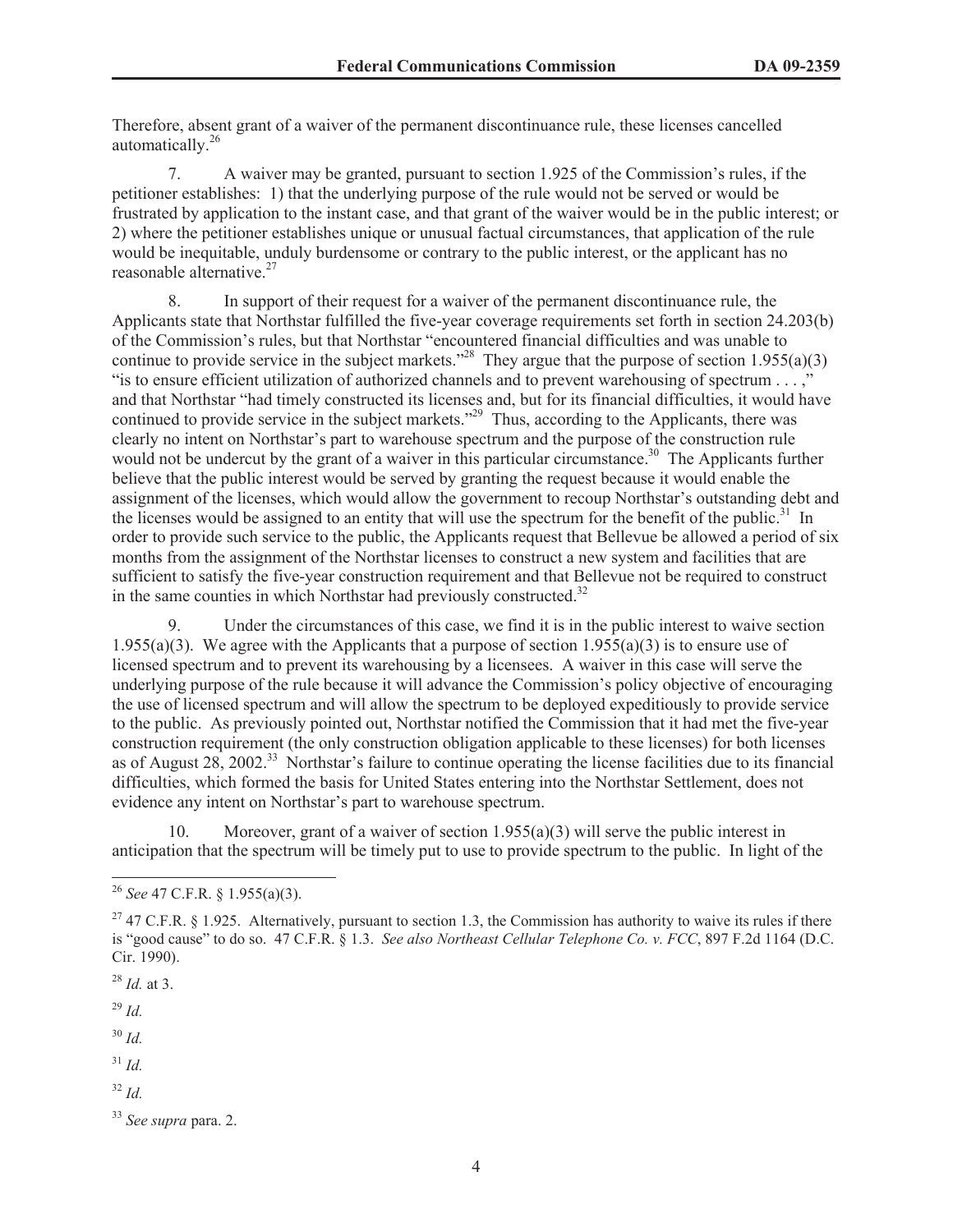facts before us, we determine six months is a reasonable period of time for Bellevue to construct new facilities that, if Bellevue had been the original licensee, would be sufficient to satisfy the five-year construction requirement set forth in section 24.203 of the Commission's rules. Similarly, since Northstar has not been providing service for an extended period of time, we see no adverse public interest effect in allowing Bellevue to construct its new facilities in counties different from those in which Northstar had previously constructed.

11. *Red Light Rule Waiver.* In April 2004, to implement the Debt Collection Improvement Act of 1996,<sup>34</sup> the Commission adopted rules and policies known as the Red Light Rule and codified in part at 47 C.F.R. § 1.1910.<sup>35</sup> Under section 1.1910, "[a]ction will be withheld on applications . . . by any entity found to be delinquent in its debt to the Commission . . . "<sup>36</sup> and the application or request for authorization will be dismissed "if a delinquency has not been paid or the debtor has not made other satisfactory arrangements within 30 days" of notice of such delinquency. $37$ 

12. With respect to the Red Light Rule, the Applicants assert that a waiver would serve the public interest and "would promote the underlying purposes of the [Debt Collection Improvement Act of 1996 ('DCIA')]."<sup>38</sup> The Applicants state that Northstar is delinquent on debt owed to the Rural Utilities Service ("RUS"), the Federal Financing Bank ("FFB"), and the Rural Telephone Bank ("RTB").<sup>39</sup> Although not mentioned in the waiver request, we note that in addition to the outstanding debts to other governmental agencies, Northstar also owes \$992,588 in principal (plus accumulating interest) to the FCC for unpaid auction debt on a C block license (Corbin, Kentucky, BTA098) that cancelled on February 3, 2004 for non-payment of required installment payments pursuant to section  $1.2110(g)(iv)$  of the Commission's Rules. The debt to the Commission is not secured by any of the remaining licenses held by Northstar. The applicants further note that Northstar has entered into an agreement with RUS, FFB, RTB, the Commission, and the Internal Revenue Service (the "Acknowledgement Agreement") that is intended to resolve the parties' pending disputes regarding Northstar's outstanding debt.<sup>40</sup> The Acknowledgement Agreement is premised on Northstar selling its FCC spectrum licenses and remitting the proceeds from such sales to RUS, FFB, and RTB, $41$  in addition to the debt owed the Commission. If the Acknowledgement Agreement, which requires a waiver of the Red Light Rule, is not implemented, the Applicants assert that Northstar would be highly unlikely to be able to repay its outstanding debt.<sup>42</sup> The Applicants also aver that all proceeds will be paid to a federal government agency and Northstar will receive no financial benefit itself from the grant of a waiver of the Red Light Rule and the processing of the Assignment Application.<sup>43</sup> Because waiver of the Red Light Rule would allow the federal

<sup>39</sup> *Id*.

<sup>40</sup> *Id*.

<sup>41</sup> *Id*.

- $42$  *Id.*
- <sup>43</sup> *Id*.

<sup>&</sup>lt;sup>34</sup> The Debt Collection Improvement Act of 1996 (DCIA), Public Law 104-134, 110 Stat. 1321, 1358 (Apr. 26, 1996), as part of the Omnibus Consolidated Rescissions and Appropriations Act of 1996, recodified the Debt Collection Act , and provided, in part, debt collection procedures pertaining to transfer of debts for collection to the United States Treasury, administrative wage garnishment, offset of certain federal benefits, and barring delinquent debtors from obtaining federal loans or related benefits.

<sup>&</sup>lt;sup>35</sup> Amendment of Parts 0 and 1 of the Commission's Rules – Implementation of the Debt Collection Improvement Act of 1996 and Adoption of Rules Governing Applications or Requests for Benefits by Delinquent Debtors, *Report and Order,* 17 FCC Rcd 23096 (2004).

 $36$  47 C.F.R. § 1.1910(b)(2) (noting exceptions not applicable here).

 $37,47$  C.F.R.  $$1,1910(b)(3)$ .

<sup>&</sup>lt;sup>38</sup> Assignment Application Waiver Request at 2.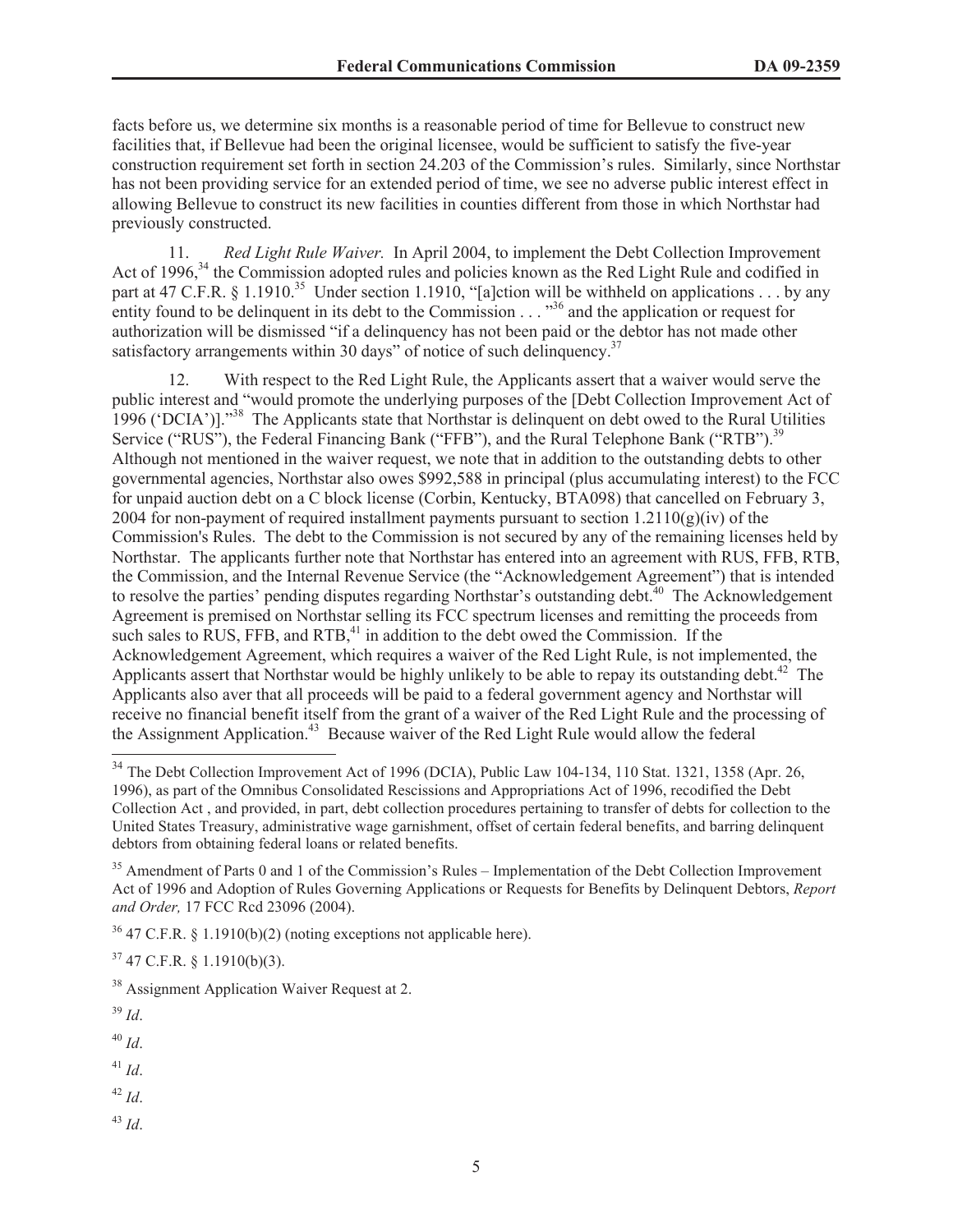government to recoup some portion of the debt owed it by Northstar, the Applicants conclude that grant of such a waiver would serve the underlying purpose of the DCIA and the related Red Light Rule.<sup>44</sup> The Applicants claim that grant of a waiver of the Red Light Rule would serve the public interest since Bellevue would be able to provide service to the public within six months of acquiring the licenses, and would be a new competitor in the subject markets.<sup>45</sup>

13. After carefully considering the policies underlying the Red Light Rule and the circumstances of the proposed assignment of the Licenses from Northstar to Bellevue, we find that the public interest, convenience and necessity would be served by granting a limited waiver of such rule.<sup>46</sup> We note that Northstar entered into the Northstar Settlement with the United States, which provides a framework for Northstar to repay its delinquent Commission debt (as well as other debts to the U.S. Government), to the extent there are sufficient funds to do so. Based on the totality of the circumstances, we do not believe it is appropriate to withhold action on the Assignment Application. Northstar owes multiple government agencies more than \$10 million. This sizable indebtedness to the U.S. Government led to a consolidated settlement process headed by the Department of Justice and involved ultimately protracted negotiations on how to satisfy Northstar's various debts given its limited assets. Now that the Northstar Settlement has been reached, the delinquent Commission debt either will be paid pursuant to that omnibus settlement or not at all.

14. Furthermore, we are mindful that a limited waiver of the Red Light Rule in this case will allow the Licenses to be transferred to an entity that is poised to put the spectrum to use for the benefit of the public within a relatively short period of time. The Applicants state that Bellevue is owned by experienced wireless service providers,<sup>47</sup> and Commission records disclose that Bellevue holds other PCS licenses. In addition, in light of the fact that Northstar has not in fact been providing service by means of the spectrum licensed under the Licenses, Bellevue will, if the Licenses are assigned to it, be a new competitor in the licensed market areas.<sup>48</sup>

15. While none of the factors discussed above standing alone would be sufficient to warrant relief, taken together, the circumstances of this case—specifically including the multi-party settlement involving the repayment of debt to the U.S. Government and the benefit of putting the Licenses back into use in the near term—persuade us that "deviation from the general rule . . . better serves the public interest."<sup>49</sup> Therefore, we grant a limited waiver of the Red Light Rule.

16. We likewise waive the application of the Red Light Rule to the renewal applications for KNLH637 and KNLH638. It would defeat the purpose of the relief we hereby grant to permit assignment of the licenses to Bellevue if these renewal applications were dismissed, resulting in the termination of the Licenses. Therefore, as we did in *Northstar-Banana*, we grant renewal of the Licenses, conditioned upon consummation of their assignment from Northstar to Bellevue within the ordinary consummation period of 180 days from approval of the assignment application. Thus, if a consummation notification is not filed within this period, the Licenses will expire.

<sup>44</sup> *Id.*

<sup>45</sup> *Id*. at 2-3.

<sup>46</sup> *See* 47 C.F.R. § 1.3 (the Commission may waive any provision of its rules "if good cause therefore is shown"). *See also Northeast Cellular Telephone Co. v. FCC,* 897 F.2d 1164, 1166 (D.C. Cir. 1990) ("*Northeast Cellular"*) ("waiver is appropriate . . . if special circumstances warrant a deviation from the . . . rule and such deviation will serve the public interest"); *WAIT Radio v. FCC,* 418 F.2d 1153, 1157 (D.C. Cir. 1969); 47 U.S.C. § 310(d).

<sup>47</sup> Assignment Application Waiver Request at 2.

<sup>48</sup> *See* Assignment Application Waiver Request at 2-3.

<sup>49</sup> *Northeast Cellular,* 897 F.2d at 1166*. See also Northstar-Banana*, DA 08-1368 at ¶ 14.